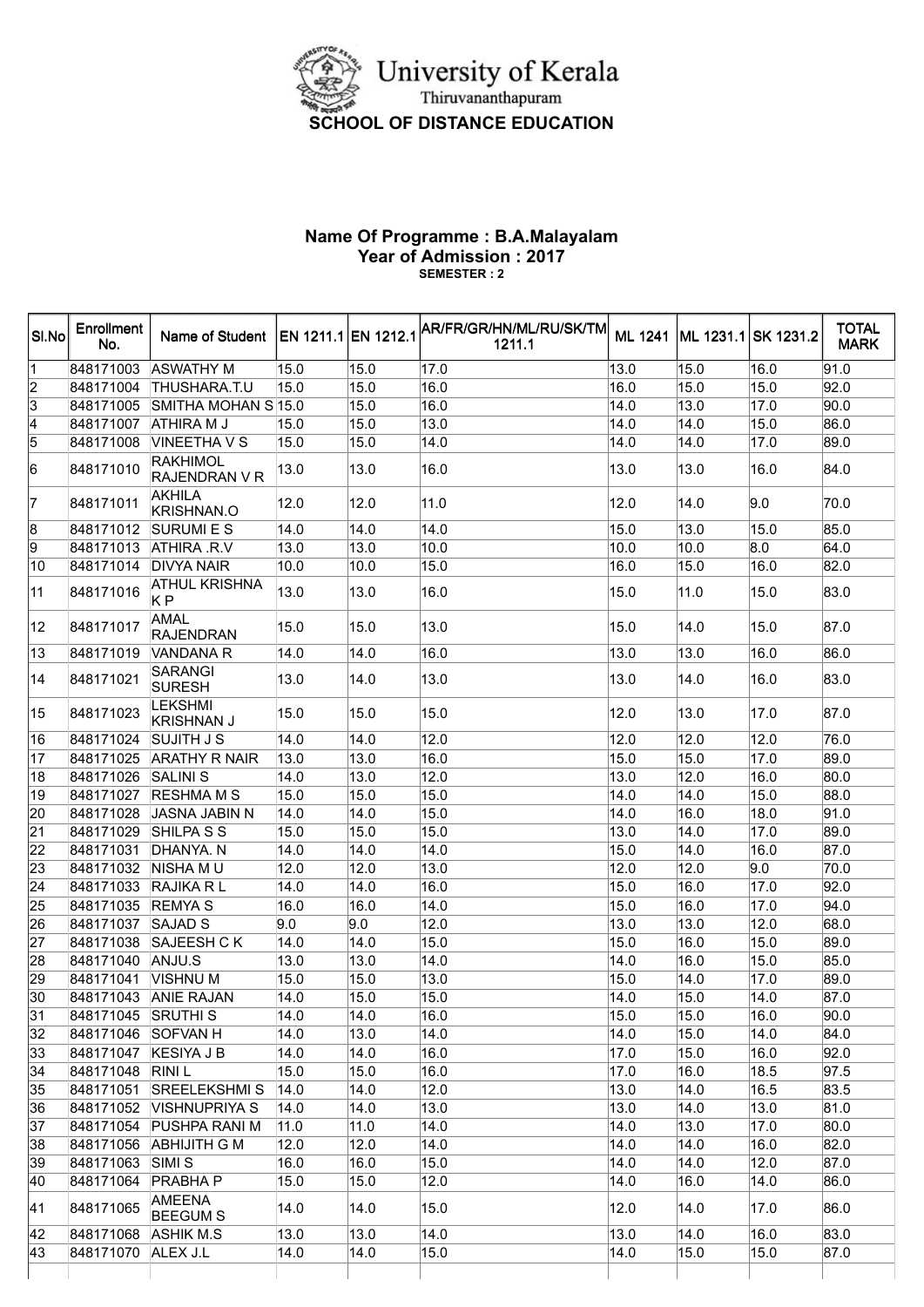| 44       | 848171071 SALINI A S |                                    | 14.0 | 16.0 | 17.0 | 17.0 | 18.0             | 17.0             | 99.0 |
|----------|----------------------|------------------------------------|------|------|------|------|------------------|------------------|------|
| 45       | 848171073            | BADUSHAKHAN B 13.0                 |      | 13.0 | 14.0 | 13.0 | 13.0             | 15.5             | 81.5 |
|          |                      | SYAM V S                           | 14.0 | 14.0 | 13.0 | 18.0 |                  | 17.0             | 89.0 |
| 46       | 848171074            | <b>KRISHNAN</b>                    |      |      |      |      | 13.0             |                  |      |
| 47       | 848171075            | <b>FATHIMA S S</b>                 | 14.0 | 14.0 | 15.0 | 16.0 | 16.0             | 16.0             | 91.0 |
| 48       | 848171077            | NAUFITHA. L                        | 12.0 | 11.0 | 15.0 | 12.0 | 14.0             | 14.0             | 78.0 |
| 49       | 848171078            | AKHILA.U                           | 13.0 | 13.0 | 15.0 | 13.0 | 15.0             | $\overline{7.0}$ | 76.0 |
| 50       | 848171079            | <b>AKHILA NAIR M P</b>             | 14.0 | 14.0 | 15.0 | 15.0 | 16.0             | 16.5             | 90.5 |
| 51       | 848171080            | ANILA A D DAS                      | 14.0 | 14.0 | 13.0 | 15.0 | 14.0             | 16.0             | 86.0 |
| 52       | 848171082            | RAMZI.N.S                          | 14.0 | 14.0 | 15.0 | 14.0 | 13.0             | 15.0             | 85.0 |
| 53       | 848171083            | MAYA.A                             | 12.0 | 14.0 | 15.0 | 11.0 | 14.0             | 16.0             | 82.0 |
| 54       | 848171084            | <b>RACHEL</b><br><b>VARGHESE</b>   | 14.0 | 14.0 | 15.0 | 15.0 | 12.0             | 16.0             | 86.0 |
| 55       | 848171085            | ACHAMMA<br><b>VARGHESE</b>         | 13.0 | 13.0 | 14.0 | 14.0 | 13.0             | 18.0             | 85.0 |
| l56      | 848171087            | ANANDU J                           | 15.0 | 15.0 | 14.0 | 14.0 | 15.0             | 15.0             | 88.0 |
| 57       | 848171089            | JASINA BEEVI E S $12.0$            |      | 12.0 | 14.0 | 17.0 | 16.0             | 14.0             | 85.0 |
| 58       |                      | 848171090 ABHIRAMI S S             | 16.0 | 16.0 | 14.0 | 13.0 | 14.0             | 16.0             | 89.0 |
| 59       | 848171091            | ARATHY.D                           | 16.0 | 16.0 | 15.0 | 15.0 | 14.0             | 14.0             | 90.0 |
| 60       | 848171092            | <b>NEETHU</b><br><b>KRISHNAN B</b> | 14.0 | 14.0 | 15.0 | 14.0 | 16.0             | 15.0             | 88.0 |
| 61       | 848171097            | <b>JITHIN BABU S</b>               | 15.0 | 15.0 | 13.0 | 14.0 | 13.0             | 15.0             | 85.0 |
| 62       | 848171098            | <b>SRUTHI G Y</b>                  | 13.0 | 13.0 | 14.0 | 13.0 | 14.0             | 15.0             | 82.0 |
| 63       | 848171101            | <b>REJITHA R S</b>                 | 15.0 | 15.0 | 16.0 | 14.0 | 16.0             | 17.0             | 93.0 |
| 64       | 848171103            | ANITHA MONY M<br>R.                | 13.0 | 13.0 | 15.0 | 13.0 | 14.0             | 18.0             | 86.0 |
| 65       | 848171106            | VEENA VASUDEV 11.0                 |      | 12.0 | 13.0 | 13.0 | 15.0             | 16.5             | 80.5 |
| 66       | 848171107            | PRIYANKA.P                         | 14.0 | 14.0 | 15.0 | 11.0 | 14.0             | 18.0             | 86.0 |
| 67       | 848171108            | NANDU R NAIR                       | 16.0 | 16.0 | 14.0 | 14.0 | 15.0             | 16.0             | 91.0 |
| 68       | 848171109            | <b>ANJALI V</b>                    | 12.0 | 12.0 | 13.0 | 6.0  | $\overline{7.0}$ | 11.0             | 61.0 |
| 69       | 848171110            | <b>GOPIKA .B. M</b>                | 14.0 | 14.0 | 15.0 | 13.0 | 14.0             | 17.0             | 87.0 |
| 70       | 848171111            | <b>BIJUSS</b>                      | 14.0 | 14.0 | 14.0 | 15.0 | 14.0             | 16.0             | 87.0 |
| 71       | 848171112            | SANDHYA S R                        | 14.0 | 14.0 | 12.0 | 15.0 | 14.0             | 16.0             | 85.0 |
| 72       | 848171113            | <b>SREE LEKSHMI I</b>              | 15.0 | 15.0 | 13.0 | 14.0 | 13.0             | 15.0             | 85.0 |
| 73       | 848171114            | <b>SHABNA S</b>                    | 14.0 | 14.0 | 14.0 | 15.0 | 14.0             | 15.0             | 86.0 |
| 74       | 848171115            | <b>SAJNA M</b><br><b>RASHEED</b>   | 15.0 | 16.0 | 16.0 | 16.0 | 17.0             | 18.5             | 98.5 |
| 75       | 848171116            | ANJANA.S                           | 16.0 | 16.0 | 14.0 | 14.0 | 13.0             | 16.0             | 89.0 |
| 176      | 848171117            | <b>SWATHY</b><br>SATHEESAN         | 14.0 | 14.0 | 11.0 | 10.0 | 12.0             | 10.0             | 71.0 |
|          | 848171118            | SHEEBAR                            | 14.0 | 14.0 | 15.0 | 16.0 | 15.0             | 16.0             | 90.0 |
| 77<br>78 | 848171119            | ARDRA RAMESAN 14.0                 |      | 14.0 | 12.0 | 12.0 | 11.0             | 10.0             | 73.0 |
|          |                      |                                    |      |      |      |      |                  |                  |      |
| 79       | 848171120            | <b>DEEPIKA R P</b>                 | 14.0 | 14.0 | 13.0 | 14.0 | 12.0             | 16.5             | 83.5 |
| 80       | 848171121            | <b>PREETHATG</b>                   | 14.0 | 14.0 | 14.0 | 16.0 | 14.0             | 19.0             | 91.0 |
| 81       | 848171122            | <b>VAISHNA A</b>                   | 16.0 | 16.0 | 13.0 | 15.0 | 14.0             | 16.0             | 90.0 |
| 82       | 848171123            | <b>HEMA HENTRY</b>                 | 14.0 | 13.0 | 17.0 | 15.0 | 16.0             | 17.0             | 92.0 |
| 83       | 848171124            | <b>ROSHNIJS</b>                    | 15.0 | 15.0 | 15.0 | 13.0 | 14.0             | 16.0             | 88.0 |
| 84       | 848171125            | <b>SARATH P</b>                    | 15.0 | 15.0 | 16.0 | 16.0 | 17.0             | 11.0             | 90.0 |
| 85       | 848171126            | SABUSU                             | 12.0 | 13.0 | 14.0 | 14.0 | 14.0             | 16.0             | 83.0 |
| 86       | 848171127            | SANGEETHA V M                      | 14.0 | 14.0 | 15.0 | 14.0 | 14.0             | 14.0             | 85.0 |
| 87       | 848171128            | <b>SARATH KUMAR</b><br>S.          | 15.0 | 15.0 | 13.0 | 12.0 | 14.0             | 15.0             | 84.0 |
| 88       | 848171129            | JITHIN R JOSE                      | 13.0 | 13.0 | 15.0 | 14.0 | 15.0             | 16.0             | 86.0 |
| 89       | 848171131            | ARYA G AJAY                        | 15.0 | 15.0 | 14.0 | 14.0 | 14.0             | 16.0             | 88.0 |
| 90       | 848171132            | PARTHASARADHY <sub>14.0</sub><br>U |      | 14.0 | 14.0 | 15.0 | 15.0             | 15.0             | 87.0 |
| 91       | 848171133            | JAYAKRISHNAN R 15.0                |      | 15.0 | 14.0 | 12.0 | 14.0             | 14.5             | 84.5 |
| 92       | 848171135            | <b>BINDHU S NAIR</b>               | 13.0 | 13.0 | 15.0 | 12.0 | 14.0             | 14.0             | 81.0 |
| 93       | 848171136            | ANN MARY M                         | 15.0 | 15.0 | 16.0 | 13.0 | 13.0             | 16.5             | 88.5 |
| 94       | 848171137            | <b>BABY SILPA .S.K</b>             | 14.0 | 14.0 | 15.0 | 16.0 | 16.0             | 12.0             | 87.0 |
| 95       | 848171139            | <b>BINEESH.R</b>                   | 14.0 | 14.0 | 15.0 | 12.0 | 14.0             | 14.0             | 83.0 |
| 96       | 848171140            | <b>HARISH KUMAR</b>                | 12.0 | 13.0 | 16.0 | 14.0 | 15.0             | 12.0             | 82.0 |
| 97       | 848171146            | SASIDHARAN.C                       | 13.0 | 13.0 | 15.0 | 16.0 | 12.0             | 14.0             | 83.0 |
| 98       | 848171149            | <b>RAKHI C</b>                     | 15.0 | 15.0 | 14.0 | 12.0 | 12.0             | 11.0             | 79.0 |
| 99       | 848171150            | <b>ATHIRA A</b>                    | 14.0 | 14.0 | 13.0 | 16.0 | 14.0             | 11.0             | 82.0 |
| 100      | 848171152            | ANJANAJITH T L                     | 13.0 | 14.0 | 14.0 | 16.0 | 16.0             | 19.0             | 92.0 |
| 101      | 848171153            | NITHYA GOPAL V<br>A                | 14.0 | 14.0 | 15.0 | 13.0 | 16.0             | 16.0             | 88.0 |
|          |                      | <b>RAKHIMR</b>                     | 14.0 | 14.0 | 14.0 | 14.0 | 15.0             | 15.5             | 86.5 |
| 102      | 848171154            |                                    |      |      |      |      |                  |                  |      |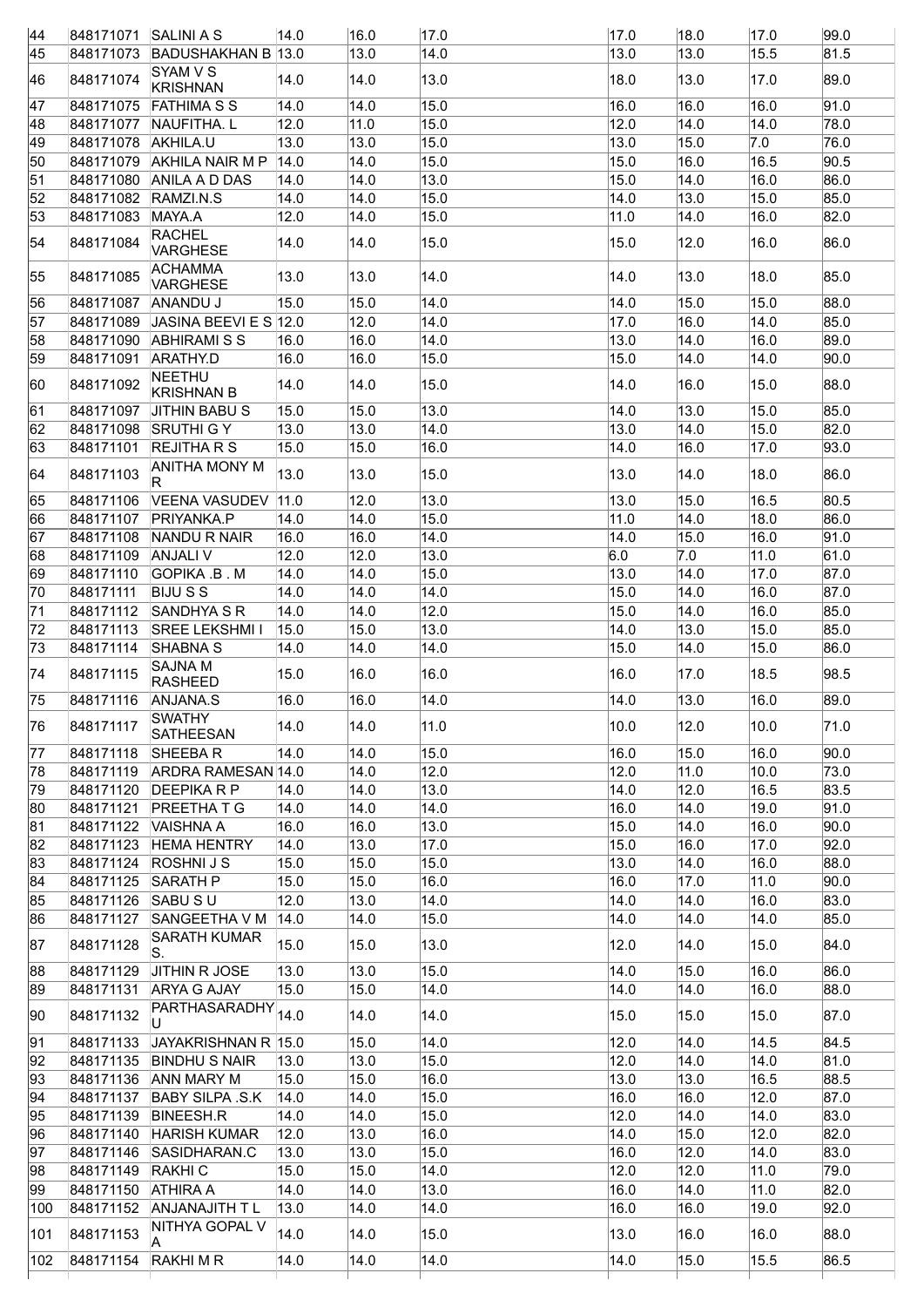| 103              | 848171155 | <b>SINDHUK</b>                   | 14.0 | 14.0 | 13.0 | 15.0 | 16.0 | 15.0 | 87.0              |
|------------------|-----------|----------------------------------|------|------|------|------|------|------|-------------------|
| 104              | 848171156 | <b>SRUTHI SM</b>                 | 15.0 | 15.0 | 15.0 | 16.0 | 13.0 | 15.5 | 89.5              |
| 105              | 848171158 | SHEENA.K                         | 13.0 | 13.0 | 17.0 | 17.0 | 17.0 | 17.0 | 94.0              |
| 106              | 848171161 | VISHNU V                         | 13.0 | 13.0 | 14.0 | 15.0 | 13.0 | 16.0 | 84.0              |
| 107              | 848171162 | <b>SANGEETHA, B</b>              | 13.0 | 13.0 | 14.0 | 14.0 | 15.0 | 16.0 | 85.0              |
| 108              | 848171163 | RADHIKA BABY B                   | 12.0 | 12.0 | 14.0 | 15.0 | 16.0 | 13.0 | 82.0              |
| 109              | 848171165 | <b>VISHNU B</b><br>CHANDRAN      | 16.0 | 16.0 | 14.0 | 14.0 | 14.0 | 6.0  | 80.0              |
| 110              | 848171167 | VINITHA, T.S.                    | 14.0 | 14.0 | 16.0 | 16.0 | 15.0 | 16.0 | 91.0              |
| 111              | 848171168 | RAJI D S                         | 14.0 | 14.0 | 13.0 | 12.0 | 14.0 | 16.0 | 83.0              |
| $\overline{11}2$ | 848171169 | <b>RAJALEKSHMI I</b>             | 12.0 | 12.0 | 12.0 | 8.0  | 10.0 | 8.0  | 62.0              |
| 113              | 848171171 | <b>NEENA A P</b>                 | 14.0 | 14.0 | 15.0 | 13.0 | 14.0 | 16.0 | 86.0              |
| 114              | 848171172 | <b>GOPIKA G</b>                  | 14.0 | 14.0 | 14.0 | 13.0 | 14.0 | 14.0 | 83.0              |
| 115              | 848171173 | SURYA.S.G                        | 16.0 | 16.0 | 14.0 | 13.0 | 14.0 | 16.0 | 89.0              |
| 116              | 848171174 | <b>RAJAGOPAL RV</b>              | 13.0 | 13.0 | 13.0 | 13.0 | 15.0 | 16.0 | 83.0              |
| 117              | 848171175 | <b>DIVYAL</b>                    | 14.0 | 14.0 | 15.0 | 15.0 | 16.0 | 16.0 | 90.0              |
| 118              | 848171176 | <b>SIJULAL TK</b>                | 11.0 | 11.0 | 14.0 | 14.0 | 16.0 | 17.0 | 83.0              |
| 119              | 848171177 | <b>BINDHUJA.B</b>                | 15.0 | 15.0 | 14.0 | 13.0 | 14.0 | 17.0 | 88.0              |
| 120              | 848171178 | <b>BIJU JOHN</b>                 | 13.0 | 13.0 | 17.0 | 16.0 | 18.0 | 15.0 | 92.0              |
| 121              | 848171179 | POOJA.R                          | 12.0 | 12.0 | 13.0 | 15.0 | 15.0 | 8.0  | 75.0              |
| 122              | 848171180 | ANJU ST                          | 13.0 | 13.0 | 17.0 | 17.0 | 18.0 | 18.0 | 96.0              |
| 123              | 848171183 | JOSHWA M M                       | 14.0 | 14.0 | 14.0 | 16.0 | 16.0 | 15.0 | 89.0              |
| 124              | 848171184 | <b>PREETHA G P</b>               | 15.0 | 15.0 | 15.0 | 13.0 | 16.0 | 16.5 | 90.5              |
| 125              | 848171185 | IVEENA K U                       | 15.0 | 15.0 | 15.0 | 12.0 | 14.0 | 16.0 | 87.0              |
| 126              | 848171186 | <b>RAJANI P</b>                  | 14.0 | 14.0 | 13.0 | 15.0 | 15.0 | 16.0 | 87.0              |
| 127              | 848171190 | <b>REMYA R PILLAI</b>            | 14.0 | 14.0 | 12.0 | 15.0 | 15.0 | 17.0 | 87.0              |
| 128              | 848171191 | <b>ATHIRA C</b>                  | 16.0 | 16.0 | 16.0 | 13.0 | 14.0 | 17.0 | 92.0              |
| 129              | 848171200 | SIVATHARA.S                      | 15.0 | 15.0 | 15.0 | 17.0 | 16.0 | 17.0 | 95.0              |
| 130              | 848171201 | SANDHYA S NAIR                   | 13.0 | 13.0 | 13.0 | 13.0 | 15.0 | 14.0 | 81.0              |
| 131              | 848171203 | <b>SHIJITH</b><br><b>MANOHAR</b> | 8.0  | 8.0  | 14.0 | 14.0 | 14.0 | 16.0 | 74.0              |
| 132              | 848171207 | <b>ANEESH A</b>                  | 15.0 | 15.0 | 15.0 | 14.0 | 14.0 | 14.0 | 87.0              |
| $\overline{133}$ | 848171210 | <b>SALINI G</b>                  | 14.0 | 14.0 | 14.0 | 13.0 | 17.0 | 15.0 | $\overline{87.0}$ |
| 134              | 848171215 | SHERIN THOMAS 14.0               |      | 14.0 | 17.0 | 16.0 | 14.0 | 17.0 | 92.0              |

## CA Mark Not Entered View

## Name Of Programme : B.A.Malayalam Year of Admission : 2017 SEMESTER : 2

| SI.No           | Enrollment No. | Name of Student        |
|-----------------|----------------|------------------------|
| 1               | 848171002      | <b>BAKEETHA VICTOR</b> |
| 2               | 848171049      | AJAYAKUMAR S           |
| $\overline{3}$  | 848171053      | <b>ANAS N</b>          |
| 4               | 848171060      | KRISHNA.R.P.NAIR       |
| 5               | 848171062      | <b>ARYAK V</b>         |
| $\overline{6}$  | 848171066      | ARYA. S. NAIR          |
| 7               | 848171069      | SMAEGIN.R              |
| 8               | 848171072      | <b>FOUSIA BEEVI.J</b>  |
| 9               | 848171096      | <b>REVATHY .S</b>      |
| 10              | 848171138      | DHANYA S H             |
| $\overline{11}$ | 848171141      | <b>RAHUL S P</b>       |
| $\overline{12}$ | 848171142      | <b>GOKUL S</b>         |
| 13              | 848171144      | AJESH M                |
| $\overline{14}$ | 848171147      | <b>SALINI A M</b>      |
| $\overline{15}$ | 848171160      | SARATH.S.R             |
| 16              | 848171181      | <b>SOUMINI S</b>       |
| $\overline{17}$ | 848171198      | ARCHANA ANAND          |
| 18              | 848171204      | <b>AKHIL R</b>         |
| $\overline{19}$ | 848171211      | THANSEEM SHAMEEM       |
| 20              | 848171213      | ANASWARA VINAYAN K     |
| 21              | 848171216      | <b>ACHU S NAIR</b>     |